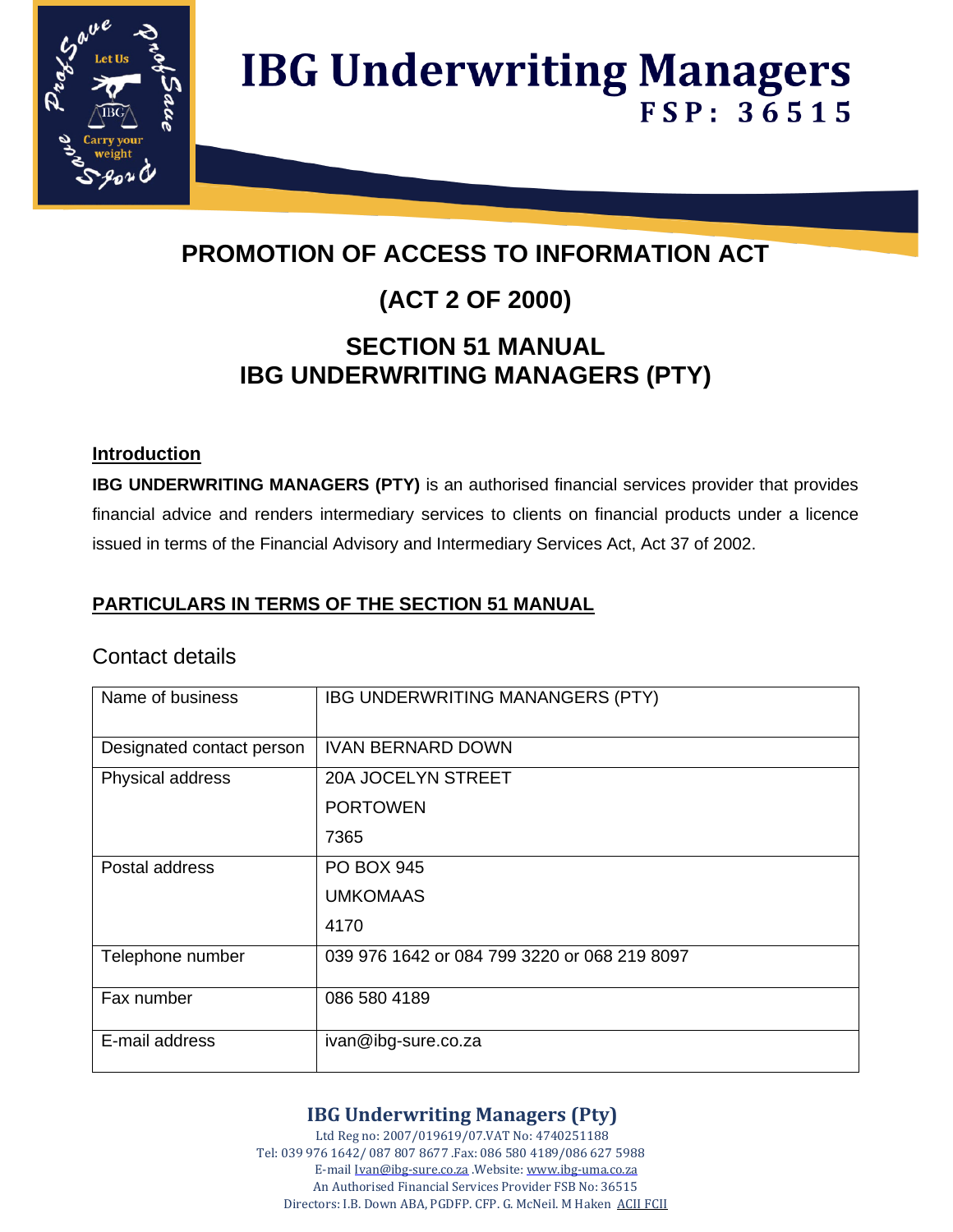

### **2. The section 10 Guide on how to use the Act**

This guide is available in hard copy from the South African Human Rights Commission or can be accessed on their website. The details are as follows:

| Postal address   | The South African Human Rights Commission - PAIA Unit |
|------------------|-------------------------------------------------------|
|                  | The Research and Documentation Department             |
|                  | Private Bag 2700                                      |
|                  | Houghton                                              |
|                  | 2041                                                  |
| Telephone number | 011 877 3600                                          |
| Fax number       | 011 403 0625                                          |
| E-mail address   | paia@sahrc.org.za                                     |
|                  | lidlamini@sahrc.org.za                                |
| Website          | www.sahrc.org.za                                      |

### **3.** Records available in terms of any other legislation

Basic Conditions of Employment Act No. 75 of 1997

Collective Investments Schemes Control Act No. 45 of 2002

Companies Act No. 71 of 2008

Compensation for Occupational Injuries and Health Diseases Act No. 130 of 1993

Consumer Protection Act No. 68 of 2008

Employment Equity Act No.55 of 1998

Financial Advisory and Intermediary Services Act No. 37 of 2002

Financial Intelligence Centre Act No. 38 of 2001

Financial Institutions (Protection of Funds) Act No. 28 of 2001

Financial Services Board Act No. 97 of 1990

### **IBG Underwriting Managers (Pty)**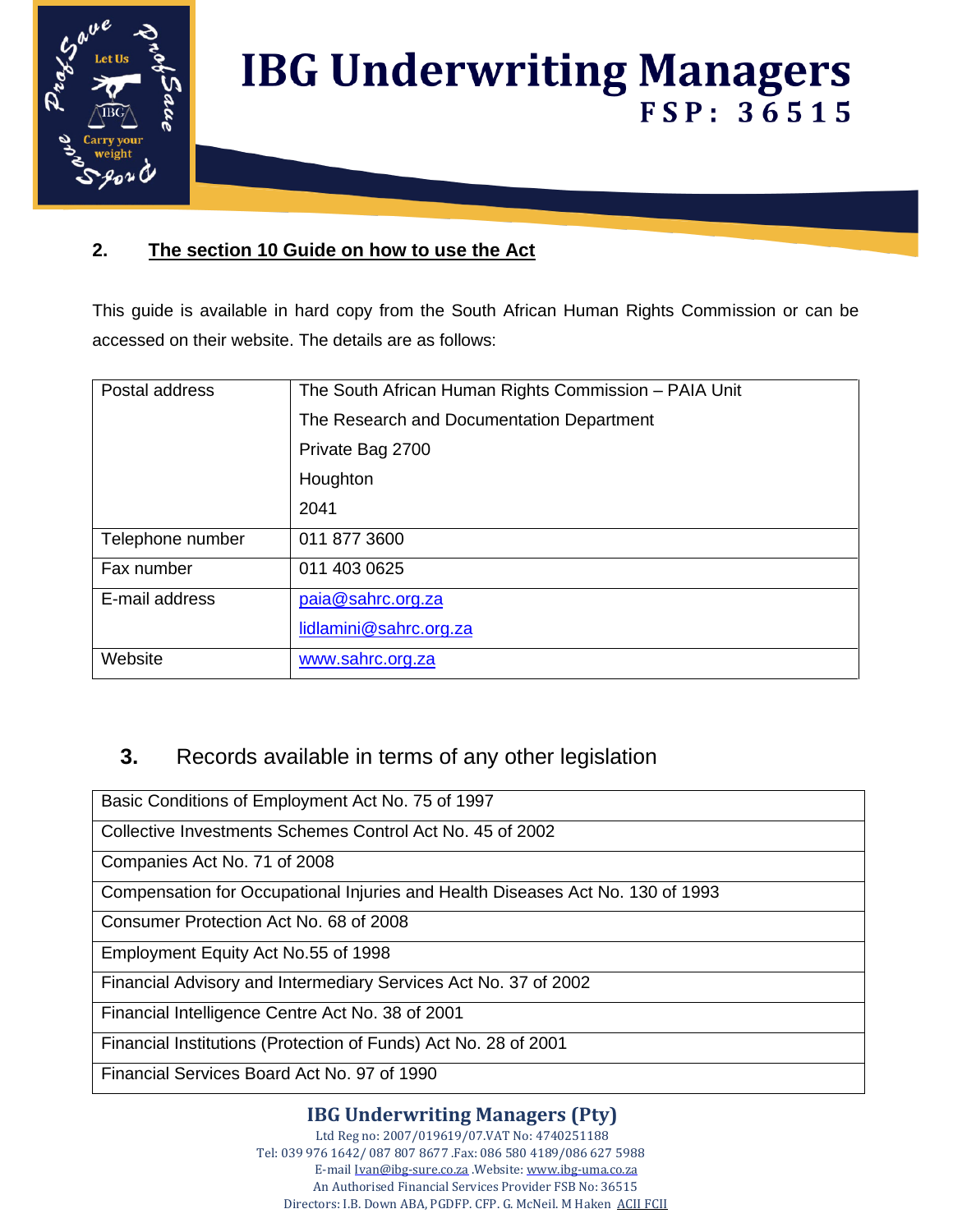

Financial Services Ombud Schemes Act No. 37 of 2004

Friendly Societies Act No. 25 of 1956

Income Tax Act No. 58 of 1962

Insurance Laws Amendment Act No. 27 of 2008

Labour Relations Act No. 66 of 1995

Long-term Insurance Act No. 52 of 1998

Medical Schemes Act No. 131 of 1998

Occupational Health and Safety Act No. 85 of 1993

Pension Funds Act No. 24 of 1956

Prevention of Organised Crime Act No. 121 of 1998

Protection of Constitutional Democracy against Terrorist and Related Activities Act No. 33 of 2004

Security Services Act No. 36 of 2004

Short Term Insurance Act No. 53 of 1998

Skills Development Act No.97 of 1998

Skills Development Act No.97 of 1998

Unemployment Contributions Act No. 4 of 2002

Unemployment Insurance Act No. 63 of 2001

Value Added Tax Act No. 89 of 1991

### **4. Access to the records held by the private body**

• The latest notice regarding the categories of records of the body, which are available without a person having to request access in terms of section 52 (2) of this Act, and at no cost:

Brochures; Pamphlets; Documents related to business activities

Records which may be requested in terms of this Act:

Administration:

### **IBG Underwriting Managers (Pty)**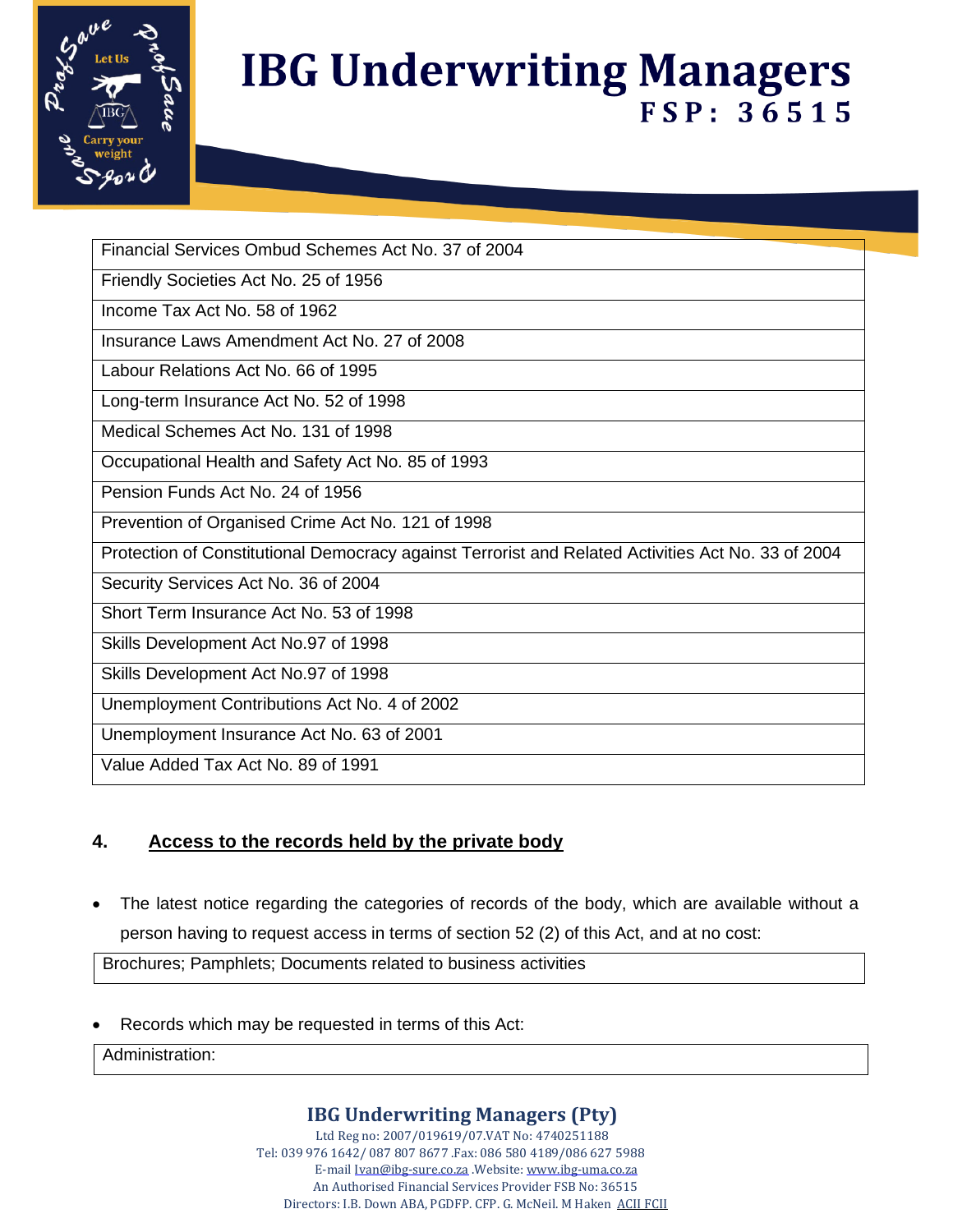

- o Licence of product categories
- o Minutes of management meetings
- o Minutes of staff meetings
- o Correspondence

#### Human resources:

- o Employment contracts
- o Mandates
- o Policies and procedures
- o Training
- o Remuneration and benefits policies, and records thereof

#### Operations:

- o Production records
- Compliance manual FAIS
- o Compliance reports
- o Complaints procedures
- o Contractual agreements with suppliers
- o Procedures manual FICA
- o Records of advice
- o Register of key individuals
- o Register of representatives
- o Register of non-compliance
- o Record of continued compliance by representatives
- o Register of premature cancellation of products
- o Clients register

#### Finances:

- o Accounting and audit records
- o Financial statements
- o Assets inventory

### **IBG Underwriting Managers (Pty)**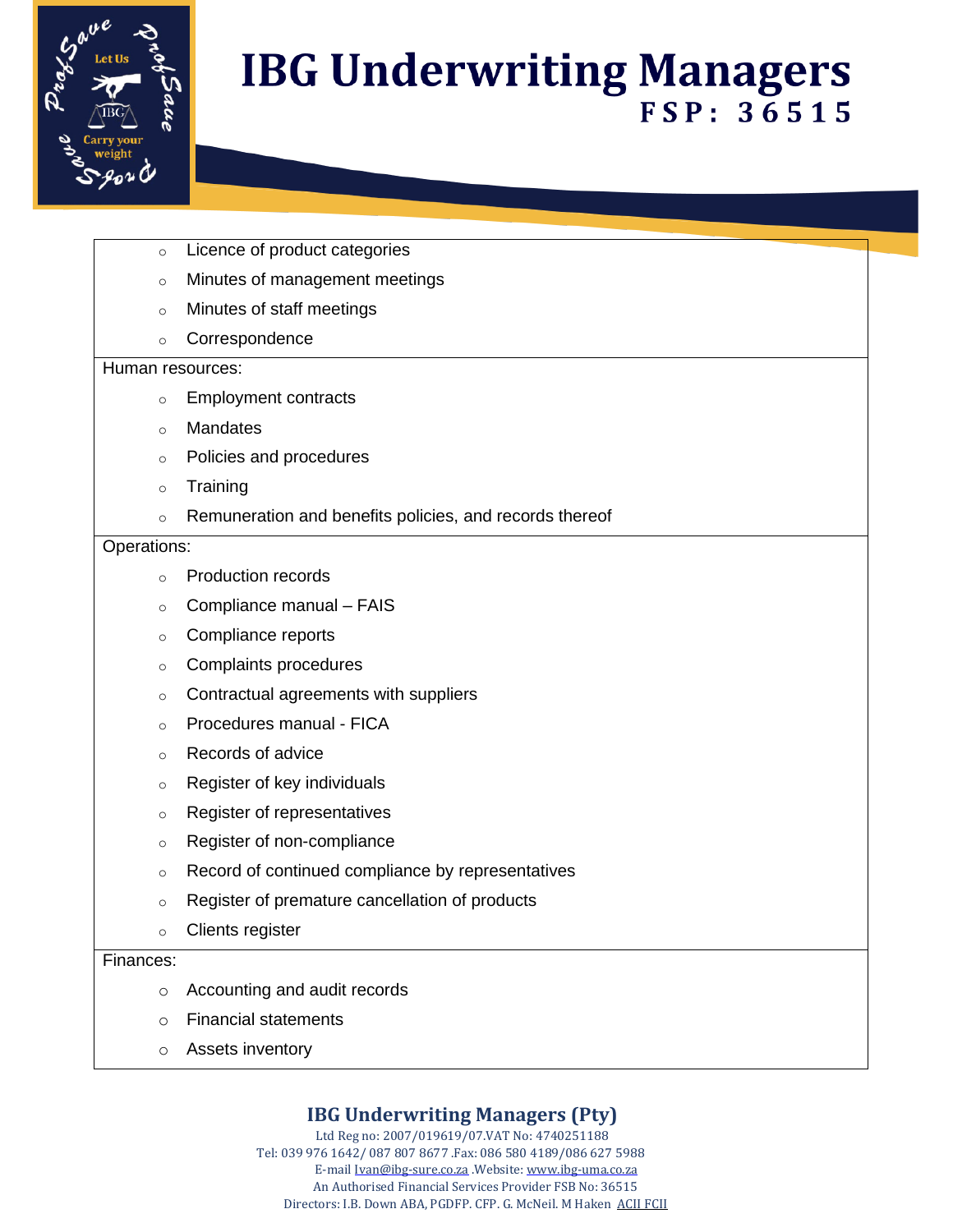

• The request procedures:

#### **Form of request: (ANNEXURE A)**

#### **Form of request – Annexure A:**

- $\circ$  The requester must use the prescribed form to make the request for access to a record. This must be made to the head of the private body. This request must be made to the address, fax number or electronic mail address of the body concerned.
- o The requester must provide sufficient detail on the request form to enable the head of the private body to identify the record and the requester. The requester should also indicate which form of access is required. The requester should also indicate if any other manner is to be used to inform the requester and state the necessary particulars to be so informed.
- $\circ$  The requester must identify the right that is sought to be exercised or to be protected and provide an explanation of why the requested record is required for the exercise or protection of that right.
- $\circ$  If a request is made on behalf of another person, the requester must then submit proof of the capacity in which the requester is making the request to the satisfaction of the head of the private body.

### **IBG Underwriting Managers (Pty)**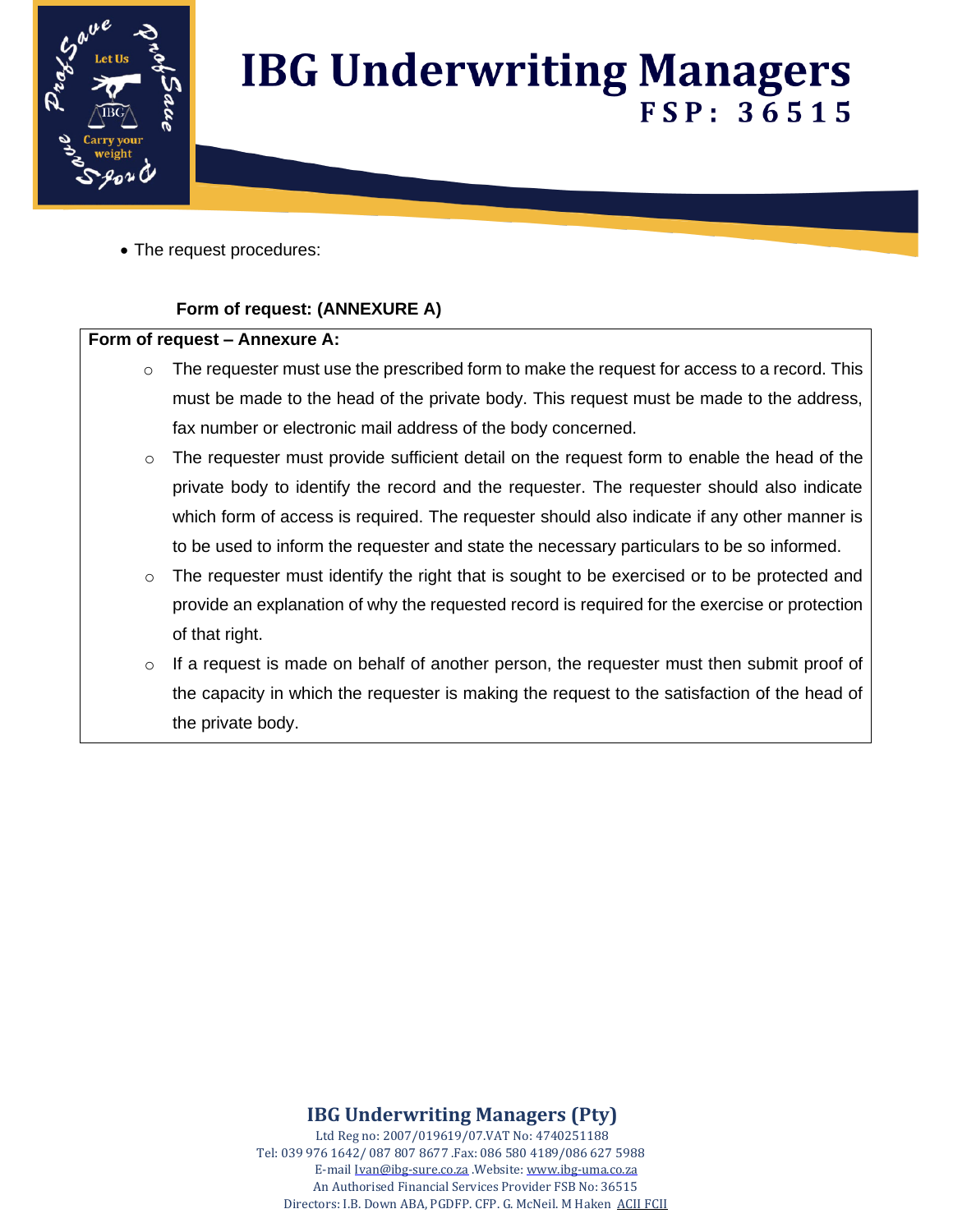

#### **Fees payable for request – Annexure B:**

- $\circ$  A requester who seeks access to a record containing personal information about that requester is not required to pay the request fee. Every other requester, who is not a personal requester, must pay the required request fee:
- $\circ$  The head of the private body must notify the requester (other than a personal requester) by notice, requiring the requester to pay the prescribed fee (if any) before further processing the request.
- $\circ$  The fee that the requester must pay to a private body is R50. The requester may lodge an application to the court against the tender or payment of the request fee.
- $\circ$  After the head of the private body has made a decision on the request, the requester must be notified in the required form.
- $\circ$  If the request is granted then a further access fee must be paid for the search, reproduction, preparation and for any time that has exceeded the prescribed hours to search and prepare the record for disclosure.

### **5. Other information as may be prescribed**

The Minister of Justice and Constitutional Development has not made any regulations in this regard.

#### **6. Availability of the PAIA manual**

The manual is available for inspection at the offices of the relevant private body free of charge.

Copies are also available with the SAHRC and on the private body's website (if any).

**IBG Underwriting Managers (Pty)**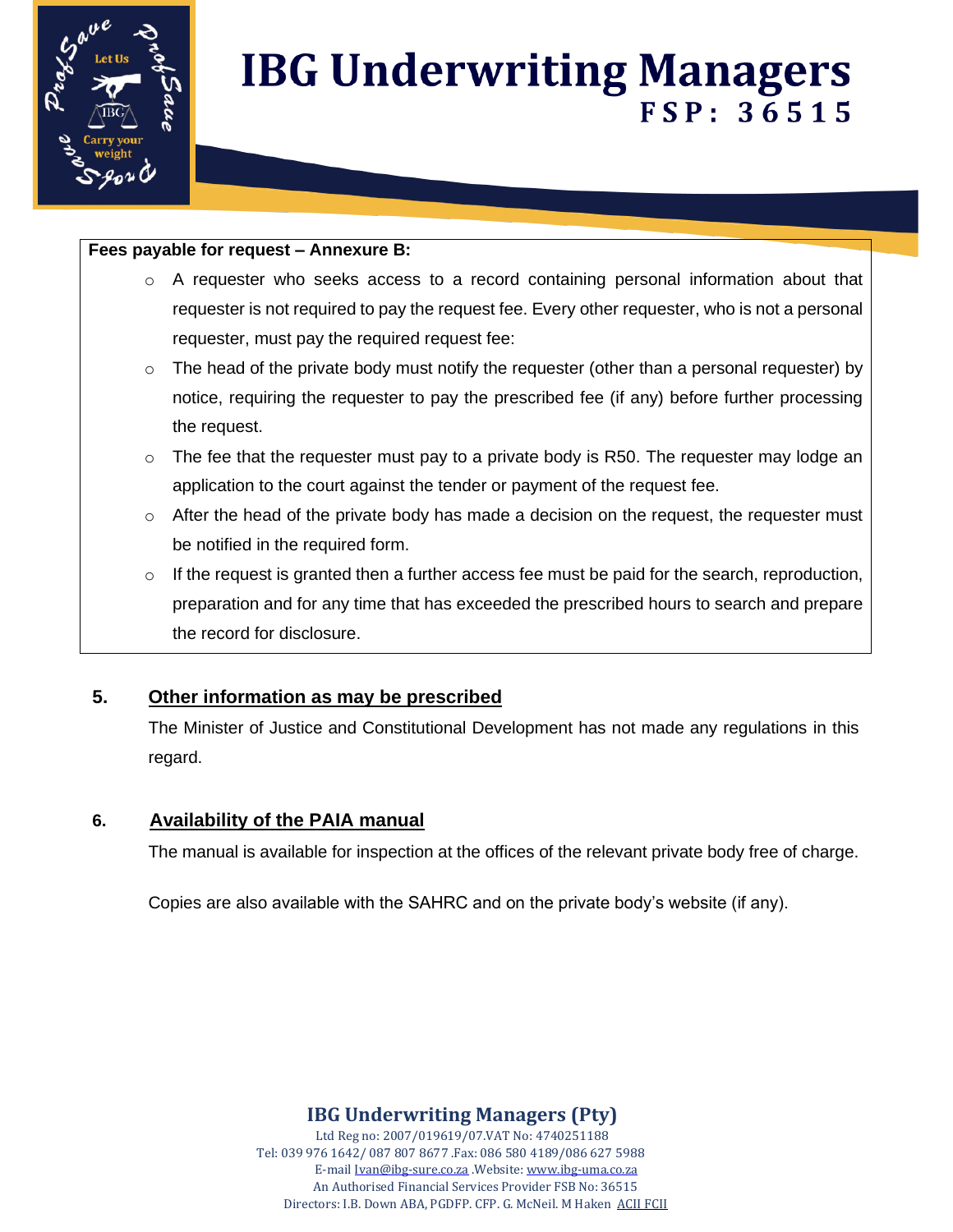

### **Annexure A - Request For Access to Record of IBG UNDERWRITING MANAGERS (PTY)**

Particulars of private body

### **IBG UNDERWRITING MANAGERS (PTY)**

Particulars of person requesting access to the record

Instructions:

- $\circ$  The particulars of the person who requests access to the record must be given below.
- $\circ$  The address and/or fax number in the Republic to which the information is to be sent must be given.
- o Proof of the capacity in which the request is made, if applicable, must be attached.

| Full name and surname     |  |
|---------------------------|--|
| Identity number           |  |
| Postal address            |  |
| Telephone number          |  |
| Fax number                |  |
| E-mail address            |  |
| Capacity in which request |  |
| is made, when made on     |  |
| behalf of another person  |  |

**IBG Underwriting Managers (Pty)**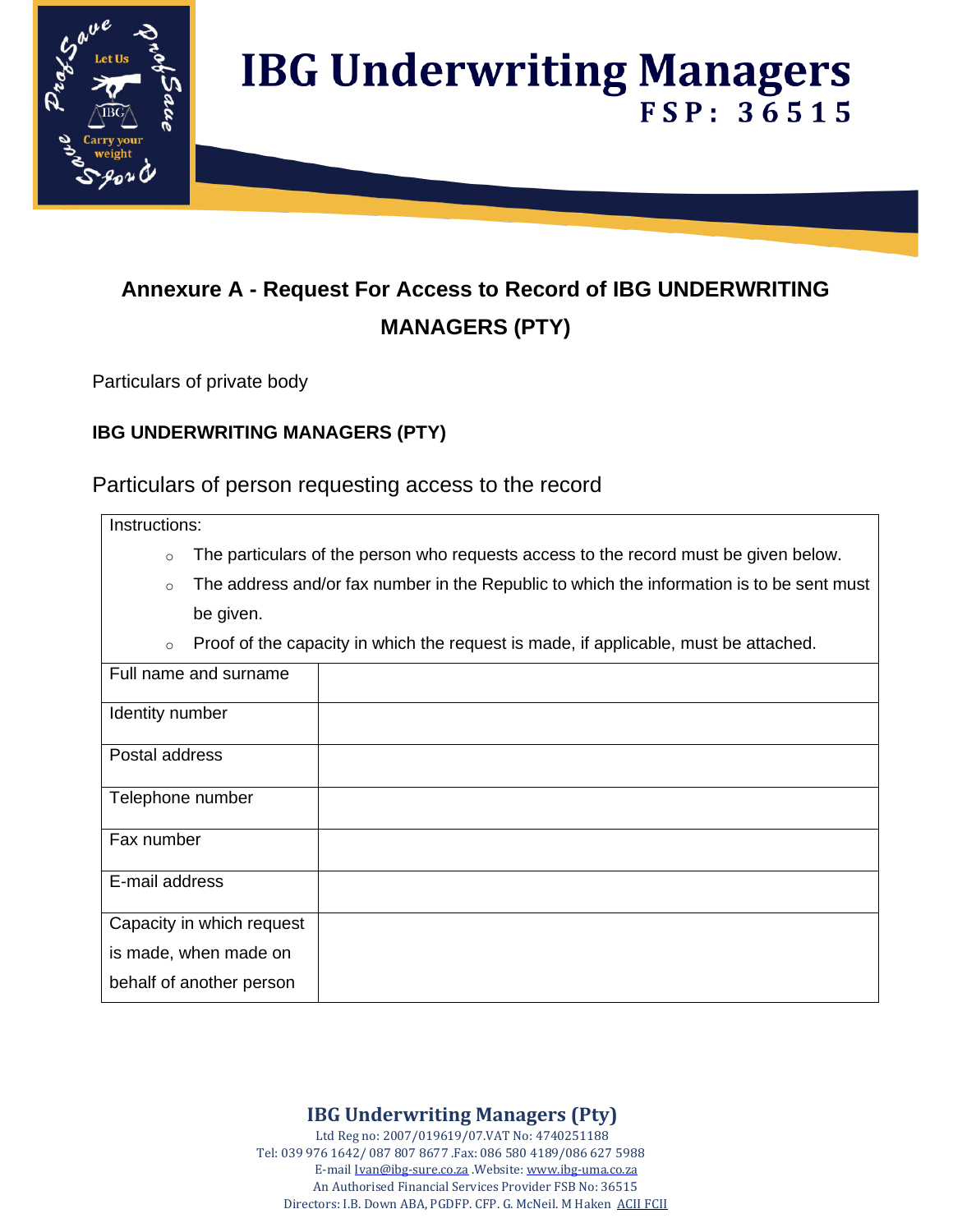

### Particulars of person on whose behalf request is made

This section must be completed ONLY if a request for information is made on behalf of another person.

| Full name and surname |  |
|-----------------------|--|
| Identity number       |  |

### Particulars of record

#### Instructions:

- o Provide full particulars of the record to which access is requested, including the reference number if that is known to you, to enable the record to be located.
- $\circ$  If the provided space is inadequate, please continue on a separate folio and attach it to this form. **The requester must sign all the additional folios.**

| Description of record or |  |
|--------------------------|--|
| relevant part of the     |  |
|                          |  |
| record                   |  |
|                          |  |
|                          |  |
|                          |  |
|                          |  |
|                          |  |
| Reference number, if     |  |
| available                |  |
|                          |  |
| Any further particulars  |  |
| of record                |  |
|                          |  |
|                          |  |
|                          |  |

### **IBG Underwriting Managers (Pty)**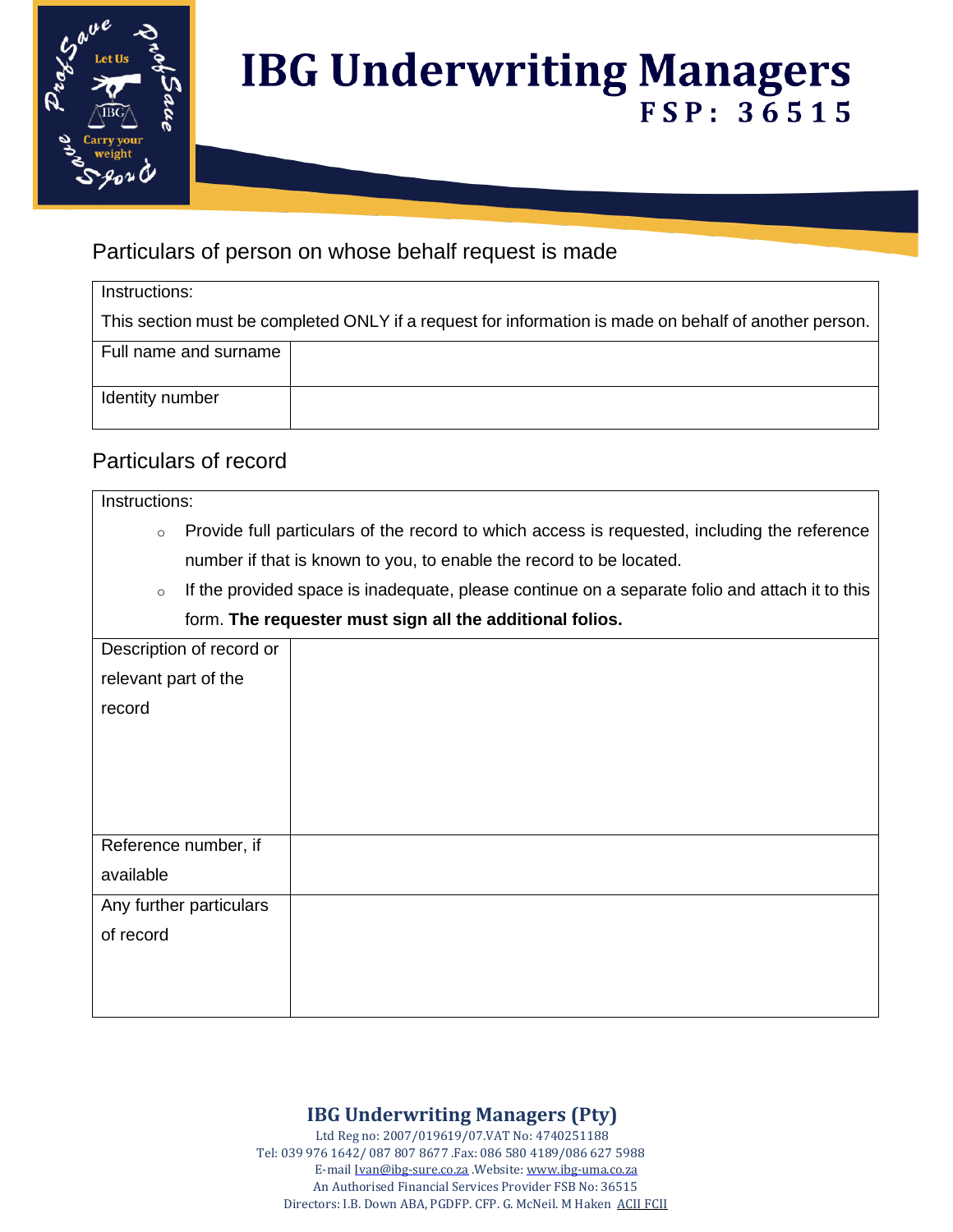

### Fees

#### Instructions:

- o A request for access to a record, other than records containing personal information about you, will be processed only after a **request fee** has been paid.
- You will be notified of the amount required to be paid as the request fee.
- o The **fee payable for access** to a record depends on the form in which access is required and the reasonable time required to search for and prepare a record.
- $\circ$  If you qualify for exemption of the payment of any fee, please state the reason for exemption.

Reason for exemption from payment of fees

### Form of access to record

| Instructions:     |                                                                                                                                                                                                   |  |  |
|-------------------|---------------------------------------------------------------------------------------------------------------------------------------------------------------------------------------------------|--|--|
| $\circ$           | If you are prevented by a disability to read, view or listen to the record in the form of access<br>provided for in 1 to 4 hereunder, state your disability and indicate in which form the record |  |  |
|                   | is required.                                                                                                                                                                                      |  |  |
| <b>Disability</b> |                                                                                                                                                                                                   |  |  |
| required          | Form in which record is                                                                                                                                                                           |  |  |

#### Instructions:

- o Mark the appropriate box with an **X**
- $\circ$  Compliance with your request in the specified form may depend on the form in which the record is available.
- $\circ$  Access in the form requested may be refused in certain circumstances. In such a case you will be informed if access will be granted in another form.

### **IBG Underwriting Managers (Pty)**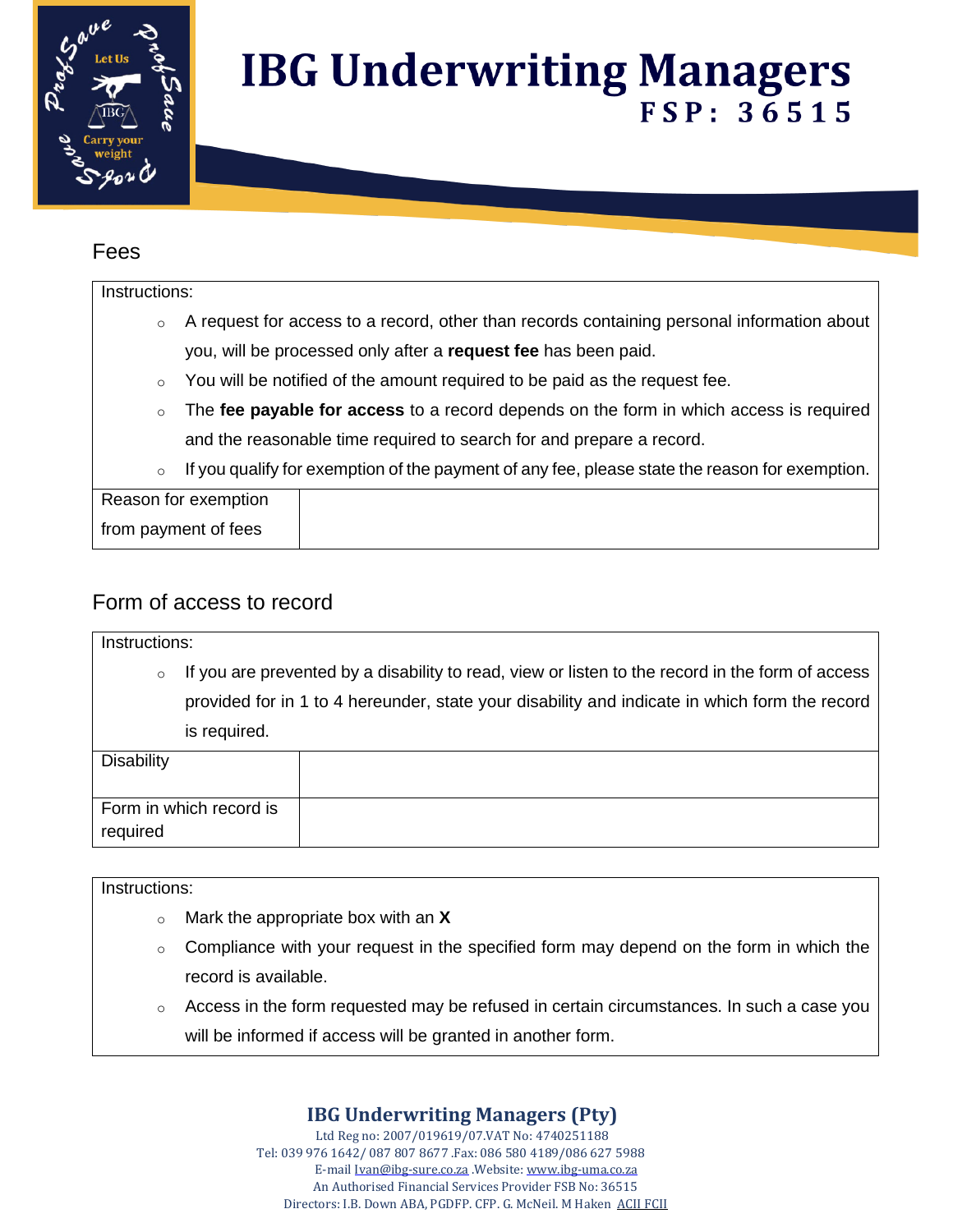

| $\circ$                                                                                                  | The fee payable for access to the record, if any, will be determined partly by the form in             |  |  |  |
|----------------------------------------------------------------------------------------------------------|--------------------------------------------------------------------------------------------------------|--|--|--|
|                                                                                                          | which access is requested.                                                                             |  |  |  |
|                                                                                                          | 1. If the record is in written or printed form:                                                        |  |  |  |
|                                                                                                          | Copy of record<br>Inspection of record                                                                 |  |  |  |
|                                                                                                          | 2. If record consists of visual images (this includes photographs, slides, video recordings, computer- |  |  |  |
|                                                                                                          | generated images, sketches etc):                                                                       |  |  |  |
|                                                                                                          | View images<br>Copy of images                                                                          |  |  |  |
|                                                                                                          | Transcription of images                                                                                |  |  |  |
| 3.                                                                                                       | If record consists of recorded words or information which can be reproduced in sound:                  |  |  |  |
|                                                                                                          | Listen to soundtrack (audio cassette)                                                                  |  |  |  |
|                                                                                                          | Transcription of soundtrack (written or printed document)                                              |  |  |  |
| 4.                                                                                                       | If record is held on computer or in an electronic or machine-readable form:                            |  |  |  |
|                                                                                                          | Printed copy                                                                                           |  |  |  |
|                                                                                                          | Printed copy of information derived from record                                                        |  |  |  |
|                                                                                                          | Copy in computer-readable form (stiffy or compact disc)                                                |  |  |  |
| * If you requested a copy or transcription of a record (above), do you wish the copy or transcription to |                                                                                                        |  |  |  |
| be posted to you?                                                                                        |                                                                                                        |  |  |  |
| <b>YES</b><br><b>NO</b>                                                                                  |                                                                                                        |  |  |  |
| Postage is payable.                                                                                      |                                                                                                        |  |  |  |

### Particulars of right to be exercised or protected

| Instructions:                                                                                             |  |  |
|-----------------------------------------------------------------------------------------------------------|--|--|
| If the provided space is inadequate, please continue on a separate folio and attach it to this<br>$\circ$ |  |  |
| form. The requester must sign all the additional folios.                                                  |  |  |
| Indicate which right is to                                                                                |  |  |
| be exercised or                                                                                           |  |  |
| protected                                                                                                 |  |  |

### **IBG Underwriting Managers (Pty)**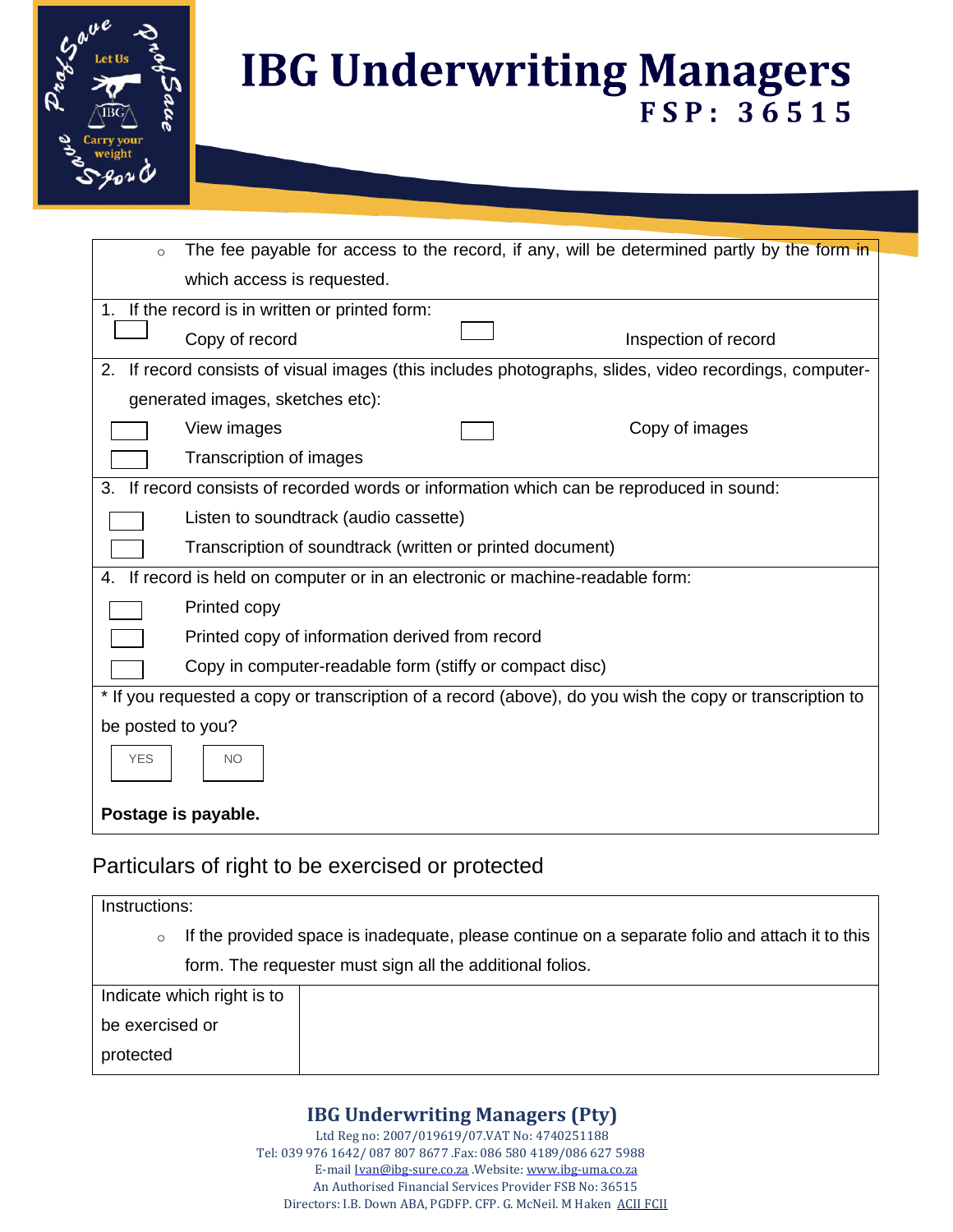

| Explain why the record    |
|---------------------------|
| requested is required for |
| the exercise or           |
| protection of the         |
| aforementioned right      |

### Notice of decision regarding request for access

| You will be notified in writing whether your request has been approved / denied. If you wish to be   |                |        |    |
|------------------------------------------------------------------------------------------------------|----------------|--------|----|
| informed in another manner, please specify the manner and provide the necessary particulars to       |                |        |    |
| enable compliance with your request.                                                                 |                |        |    |
| How would you prefer to be informed of the decision regarding your request for access to the record? |                |        |    |
|                                                                                                      |                |        |    |
|                                                                                                      |                |        |    |
|                                                                                                      |                |        |    |
|                                                                                                      |                |        |    |
|                                                                                                      |                |        |    |
| Signed at ________________________                                                                   | on this $\_\_$ | day of | 20 |

Full Name of Requester

Person on whose behalf the request is made

\_\_\_\_\_\_\_\_\_\_\_\_\_\_\_\_\_\_\_\_\_\_\_\_\_\_\_\_\_\_

\_\_\_\_\_\_\_\_\_\_\_\_\_\_\_\_\_\_\_\_\_\_\_\_\_\_\_\_\_\_

Signature of Requester

Person on whose behalf the request is made

**IBG Underwriting Managers (Pty)**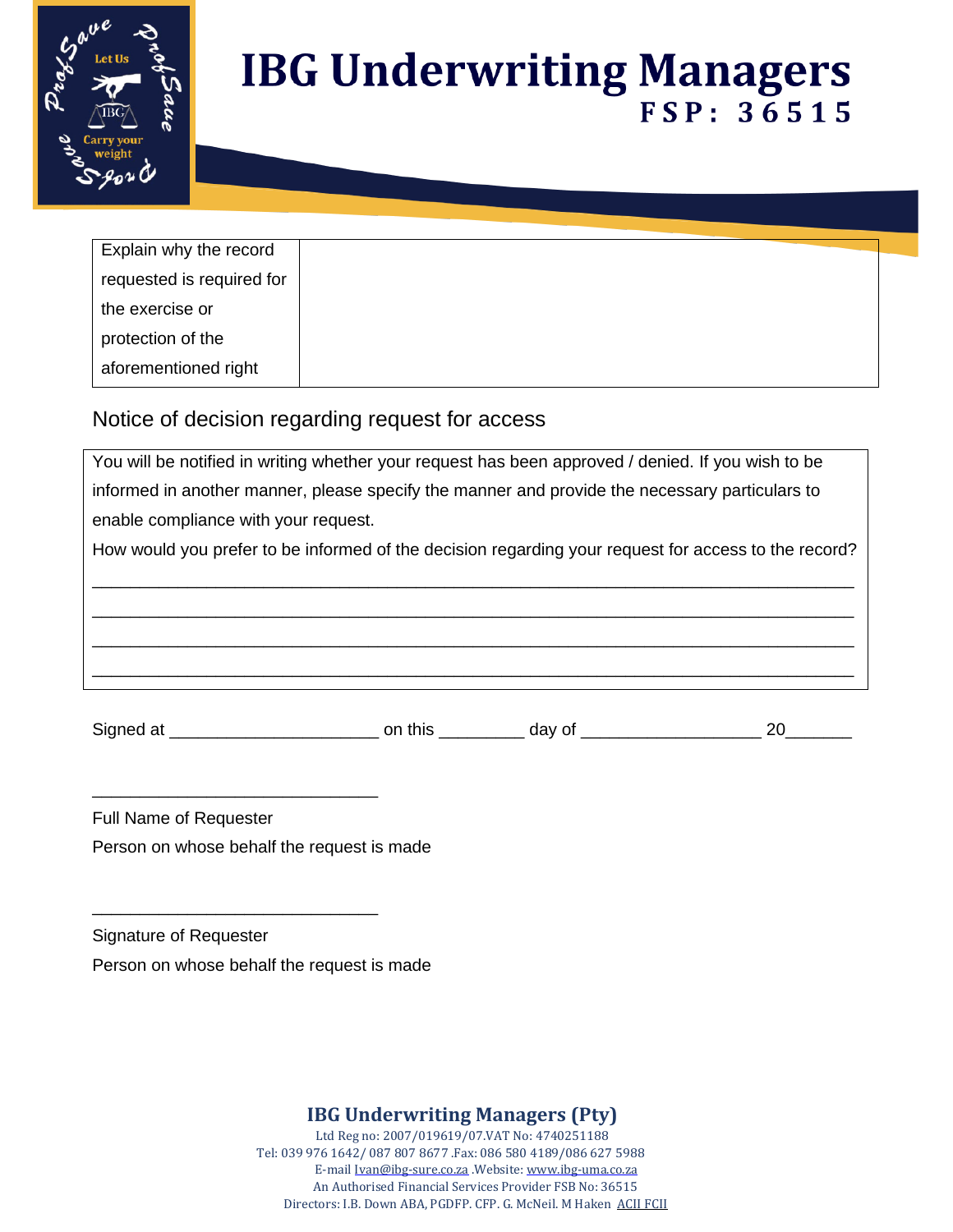

### **Annexure B – Fees in respect of private bodies**

|    | 1. The fee for a copy of the manual as contemplated in regulation 9(2) (c) is R1.10 for every                                |                   |  |
|----|------------------------------------------------------------------------------------------------------------------------------|-------------------|--|
|    | photocopy of an A4-size page or part thereof.                                                                                |                   |  |
| 2. | The fees for reproduction referred to in regulation 11(1) are as follows:                                                    | R0.00             |  |
|    | a. For every photocopy of an A4-size page or part thereof                                                                    | 1.10              |  |
|    | b. For every printed copy of an A4-size page or part thereof held on a                                                       |                   |  |
|    | computer or in electronic or machine-readable form                                                                           |                   |  |
|    | c. For a copy in a computer-readable form on:                                                                                | 0.75              |  |
|    | Stiffy disc<br>i.                                                                                                            |                   |  |
|    | Compact disc<br>ii.                                                                                                          | 7.50              |  |
|    | d. For a transcription of visual images:                                                                                     |                   |  |
|    | A4 size page or part thereof<br>i.                                                                                           | 70.00             |  |
|    | A copy of visual images<br>ii.                                                                                               |                   |  |
|    | e. For a transcription of an audio record:                                                                                   | 40.00             |  |
|    | A4 size page or part thereof<br>İ.                                                                                           | 60.00             |  |
|    | A copy of an audio record<br>ii.                                                                                             |                   |  |
|    |                                                                                                                              |                   |  |
|    |                                                                                                                              | 20.00             |  |
|    |                                                                                                                              | 30.00             |  |
|    |                                                                                                                              |                   |  |
| 3. | The request fee payable by a requester, other than a personal requester, referred to in regulation                           |                   |  |
|    | 11(2) is R50.00.                                                                                                             |                   |  |
| 4. | The access fees payable by a requester referred to in regulation 11(3) are<br>as follows:                                    | R <sub>0.00</sub> |  |
|    |                                                                                                                              | 1.10              |  |
|    | a. For every photocopy of an A4-size page or part thereof                                                                    |                   |  |
|    | b. For every printed copy of an A4-size page or part thereof held on a<br>computer or in electronic or machine-readable form | 0.75              |  |
|    | c. For a copy in a computer-readable form on:                                                                                |                   |  |
|    | Stiffy disc<br>i.                                                                                                            |                   |  |
|    | Compact disc<br>ii.                                                                                                          | 7.50              |  |
|    | d. For a transcription of visual images:                                                                                     | 70.00             |  |
|    | A4 size page or part thereof<br>i.                                                                                           |                   |  |
|    | A copy of visual images<br>ii.                                                                                               |                   |  |
|    | e. For a transcription of an audio record:                                                                                   | 40.00             |  |
|    | A4 size page or part thereof<br>İ.                                                                                           | 60.00             |  |
|    | ii.<br>A copy of an audio record                                                                                             |                   |  |
|    | For purposes of section 54(2) of the Act, the following applies:                                                             |                   |  |

### **IBG Underwriting Managers (Pty)**